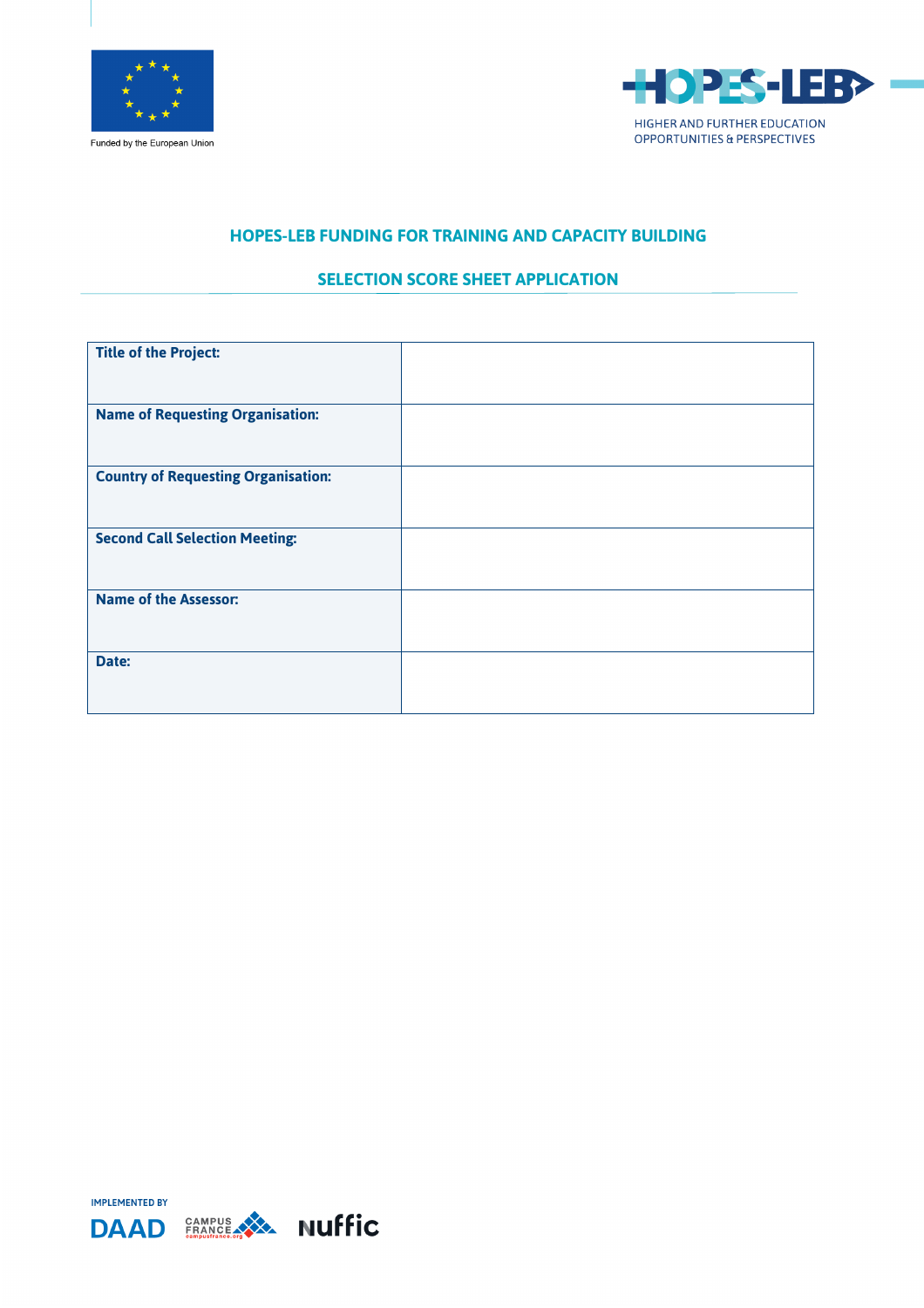



| <b>Eligibility Criteria</b>                         | Yes/No | Explanation |
|-----------------------------------------------------|--------|-------------|
| <b>General Criteria:</b>                            |        |             |
| Is the prescribed format used for<br>1.             |        |             |
| application form/budget/etc.?                       |        |             |
| Is the project taking place in Lebanon?<br>2.       |        |             |
| Are the following documents<br>3.                   |        |             |
| available/complete:                                 |        |             |
| - Application form (including annexes 1,            |        |             |
| 2, 3, and 4)                                        |        |             |
| - Checklist on Organisational Capacity              |        |             |
| Assessment (including annexes 1 and 2)              |        |             |
| - Budget template                                   |        |             |
| <b>Requesting Organisation:</b>                     |        |             |
| Is the applicant one of the following<br>4.         |        |             |
| types of organisations:                             |        |             |
| Ministry of/ Governmental organisation              |        |             |
| (please specify)                                    |        |             |
| Youth or labour organisations                       |        |             |
| $\Box$ Non-governmental organisation <i>(please</i> |        |             |
| specify)                                            |        |             |
| Local                                               |        |             |
| Regional                                            |        |             |
| Global                                              |        |             |
|                                                     |        |             |
| Education and/or research institutions              |        |             |
|                                                     |        |             |
| Is the requesting organisation keeping a<br>5.      |        |             |
| financial yearbook?                                 |        |             |
| Is the applying organisation registered in<br>6.    |        |             |
| Lebanon?                                            |        |             |
| <b>Project Request:</b>                             |        |             |
| Is the maximum duration of the project<br>7.        |        |             |
| not more than 14 months?                            |        |             |
| Is the requested budget between €10,000<br>8.       |        |             |
| and max. €60,000?                                   |        |             |

| <b>Assessment Criteria</b>                                                                                                                                                                          |       |             |
|-----------------------------------------------------------------------------------------------------------------------------------------------------------------------------------------------------|-------|-------------|
| Examples of how the high percentages can be                                                                                                                                                         | Score | Explanation |
| scored are:                                                                                                                                                                                         |       |             |
| 1. The project will address one or more of the $\vert$ 0-10<br>priority areas of the educational pathway,<br>i.e. to support access to higher and further<br>education, completion of higher<br>and |       |             |

**IMPLEMENTED BY** 

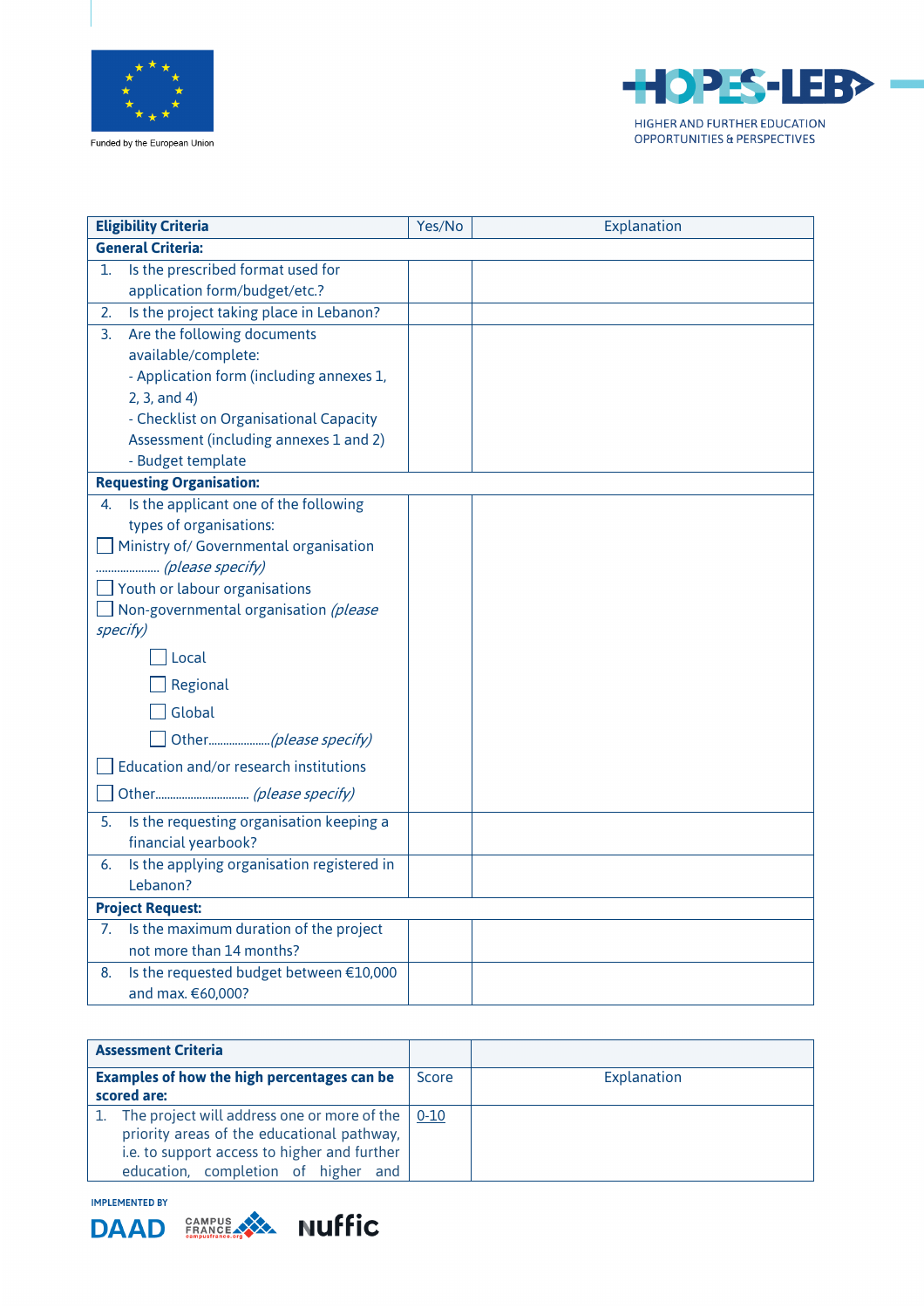



|    | further education, and access to the labour<br>market for refugees from Syria and/or<br>vulnerable Lebanese youth?                                                                                                                                                                                                                                                                                                                          |          |  |
|----|---------------------------------------------------------------------------------------------------------------------------------------------------------------------------------------------------------------------------------------------------------------------------------------------------------------------------------------------------------------------------------------------------------------------------------------------|----------|--|
| 2. | The project will respond to a high need for<br>institutional capacity development which<br>in the context of this call is defined as "the<br>improvement<br>0f<br>an<br>organisation's/institution's capabilities to<br>deliver its<br>mission<br>effectively<br>and<br>efficiently and create sustained change by<br>strengthening managerial systems, human<br>capital, infrastructure, legal frameworks,<br>and core support functions?" | $0 - 10$ |  |
| 3. | The description of the current context in<br>Lebanon (among others, the COVID-19<br>pandemic and the economic/ financial and<br>social crises) is clear and the interventions<br>required by the project to solve these<br>problems are logical?                                                                                                                                                                                            | $0 - 10$ |  |
| 4. | The project will provide<br>access<br>to<br>resources and effective solutions<br>to<br>organisations, institutions, and/or other<br>targeted beneficiaries?                                                                                                                                                                                                                                                                                 | $0 - 10$ |  |
| 5. | The<br>project<br>will<br>ensure<br>synergies,<br>coordination<br>complementarity<br>and<br>existing<br>between<br>capacity<br>building<br>projects?                                                                                                                                                                                                                                                                                        | $0 - 10$ |  |
| 6. | The project will deliver tangible results and<br>clear outputs?                                                                                                                                                                                                                                                                                                                                                                             |          |  |
|    | 7. The project will include relevant partners<br>and strengthen partnerships between<br>higher education, the livelihoods sector,<br>and community-based organisations where<br>possible?                                                                                                                                                                                                                                                   | $0 - 10$ |  |
| 8. | The project will promote gender equality<br>and pay particular attention to the specific<br>needs of youth with disabilities? The<br>proposal includes indicators on the ratio of<br>refugees from Syria/ vulnerable Lebanese?                                                                                                                                                                                                              | $0 - 10$ |  |
| 9. | The project will have an effect after project<br>completion (sustainability) by focusing on<br>institutional capacity building and not only<br>capacity building of staff and targeted                                                                                                                                                                                                                                                      | $0 - 10$ |  |

**IMPLEMENTED BY**